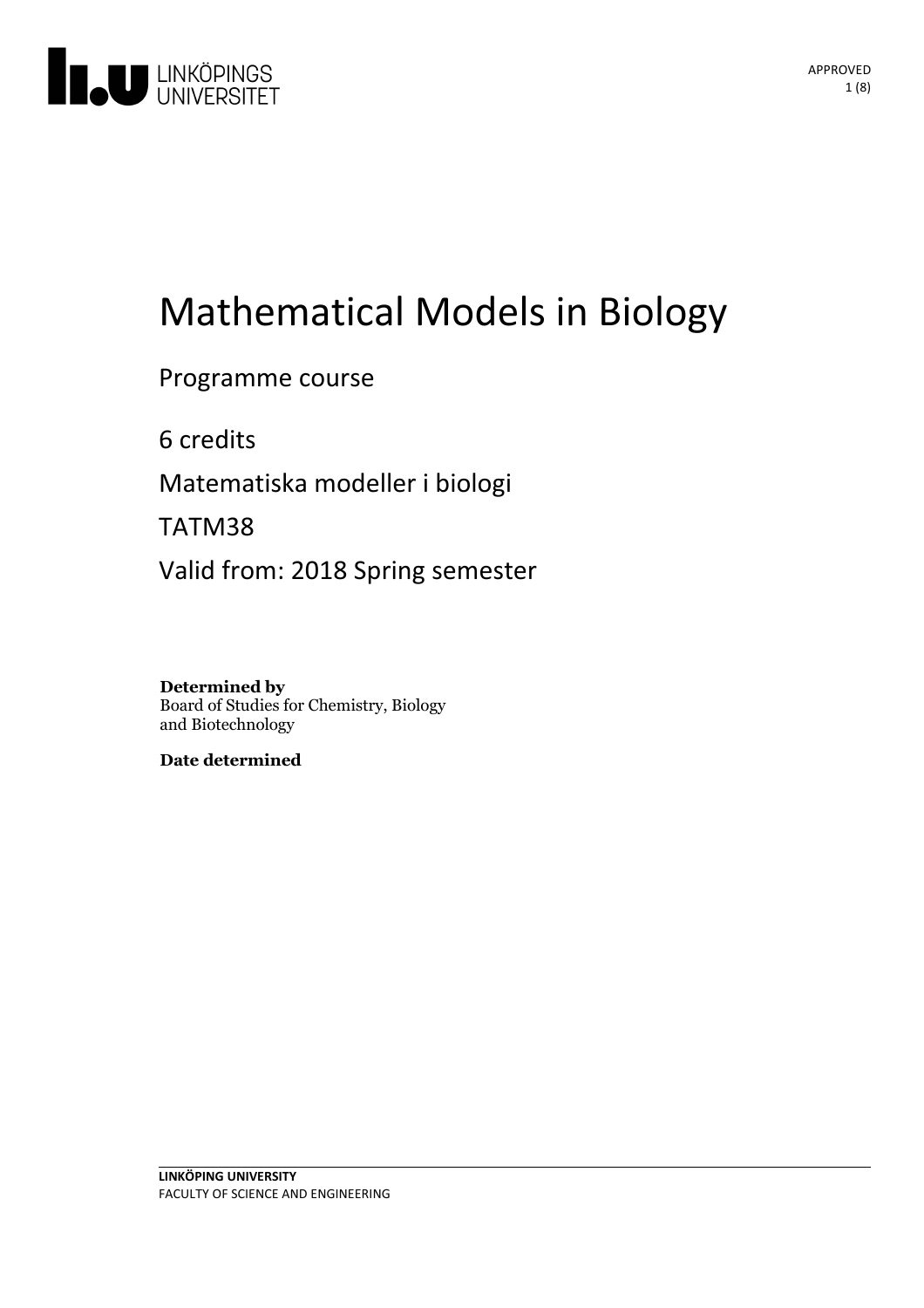# Main field of study

Mathematics, Applied Mathematics

Course level

Second cycle

# Advancement level

A1X

### Course offered for

- Biomedical Engineering, Master's Programme
- Chemical Biology, M Sc in Engineering
- Biomedical Engineering, M Sc in Engineering
- Engineering Biology, M Sc in Engineering
- Industrial Engineering and Management, M Sc in Engineering
- Industrial Engineering and Management International, M Sc in Engineering
- Mathematics, Master's Programme
- Applied Physics and Electrical Engineering, M Sc in Engineering
- Applied Physics and Electrical Engineering International, M Sc in Engineering

# Specific information

This course cannot be included in the same degree as the course TATA51.

# Entry requirements

Note: Admission requirements for non-programme students usually also include admission requirements for the programme and threshold requirements for progression within the programme, or corresponding.

### Prerequisites

Courses in Analysis and in Linear Algebra

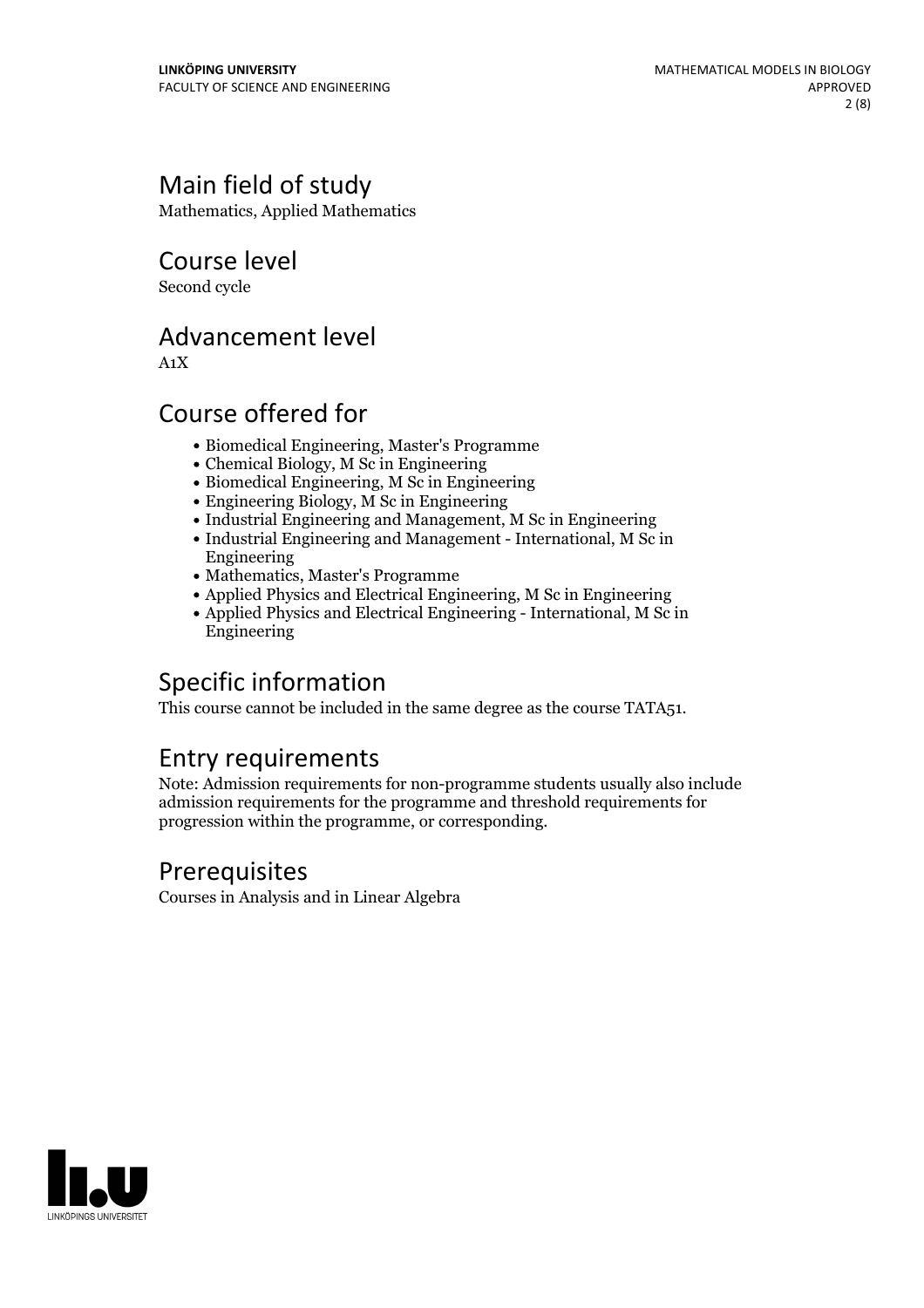# Intended learning outcomes

During this course participants will learn to formulate, analyse and interpret mathematical models that are used in biology and biotechnical applications. The participants will learn both mathematics needed for building a model as well as modelling through formulating and solving basic models used in population dynamics, epidemiology and morphogenesis. After this course a student will be able to

- draw a phase portrait, find equilibrium points and perform stability analysis for one- and two-dimensional dynamical systems
- calculate and draw explicit solutions of two-dimensional linear systems and simple one-dimensional equations
- find equilibrium points and perform stability analysis for discrete one- and two-dimensional dynamical systems
- formulate and recognise PDE-models based on the continuity equation
- solve initial-boundary value problem for diffusion equations with the use of the method of separation of variables and the use of Fourier series
- recognise and solve several classical models in mathematical biology such as
	- logistic growth of population
	- model of chemostat
	- Lotka-Volterra type models för predator-prey and competing species
	- Keller-Segel-model for aggregation of slime molds
	- Turing model of diffusion driven instability in chemical reaction systems
- read and analyse other mathematical models in scientific literature

### Course content

Ordinary differential equations. Dynamical systems: phase portrait and Volterra models for interacting populations and models of epidemics. Linear and nonlinear difference equations modelling populations. Continuity equation. Solving diffusion type equations through separation of variables and the use of Fourier series. Conditions for diffusive instability and a chemical basis for morphogenesis.

# Teaching and working methods

This course consists of lectures and problem solving sessions and of a project work presented in a written report.

### Examination

| TEN <sub>1</sub> | Written examination | 4.5 credits | U, 3, 4, 5 |
|------------------|---------------------|-------------|------------|
| UPG <sub>1</sub> | Project reports     | 1.5 credits | U, G       |

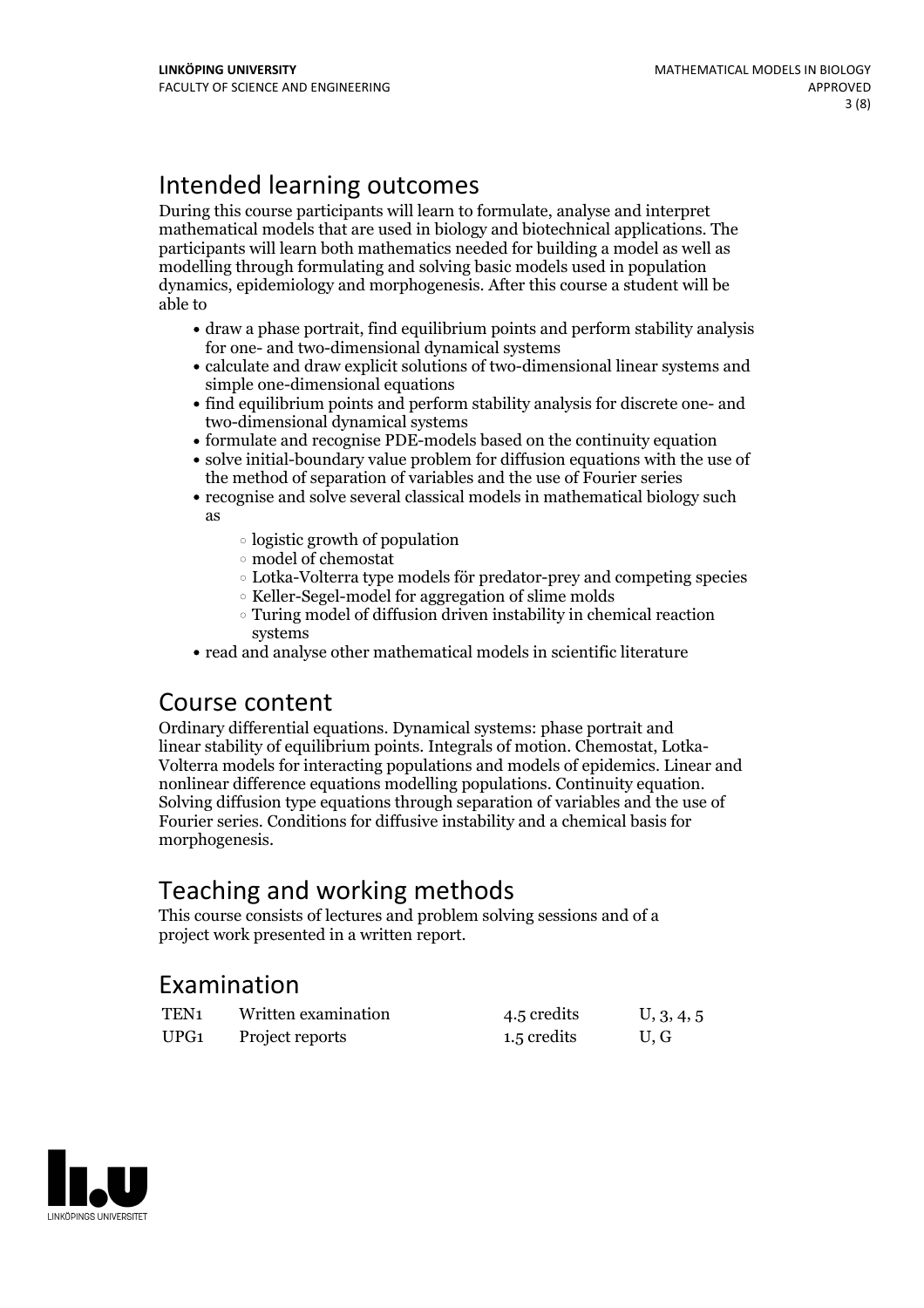Grades Four-grade scale, LiU, U, 3, 4, 5

Department Matematiska institutionen

# Director of Studies or equivalent

Jesper Thorén

Examiner Göran Bergqvist

### Course website and other links

<http://courses.mai.liu.se/Lists/html/index-amne-tm.html>

### Education components

Preliminary scheduled hours: 60 h Recommended self-study hours: 100 h

### Course literature

Leah Edelstein-Keshet, Mathematical Models in Biology, SIAM Classics in Applied Mathematics 46, ISBN-13: 978-0-898715-54-5

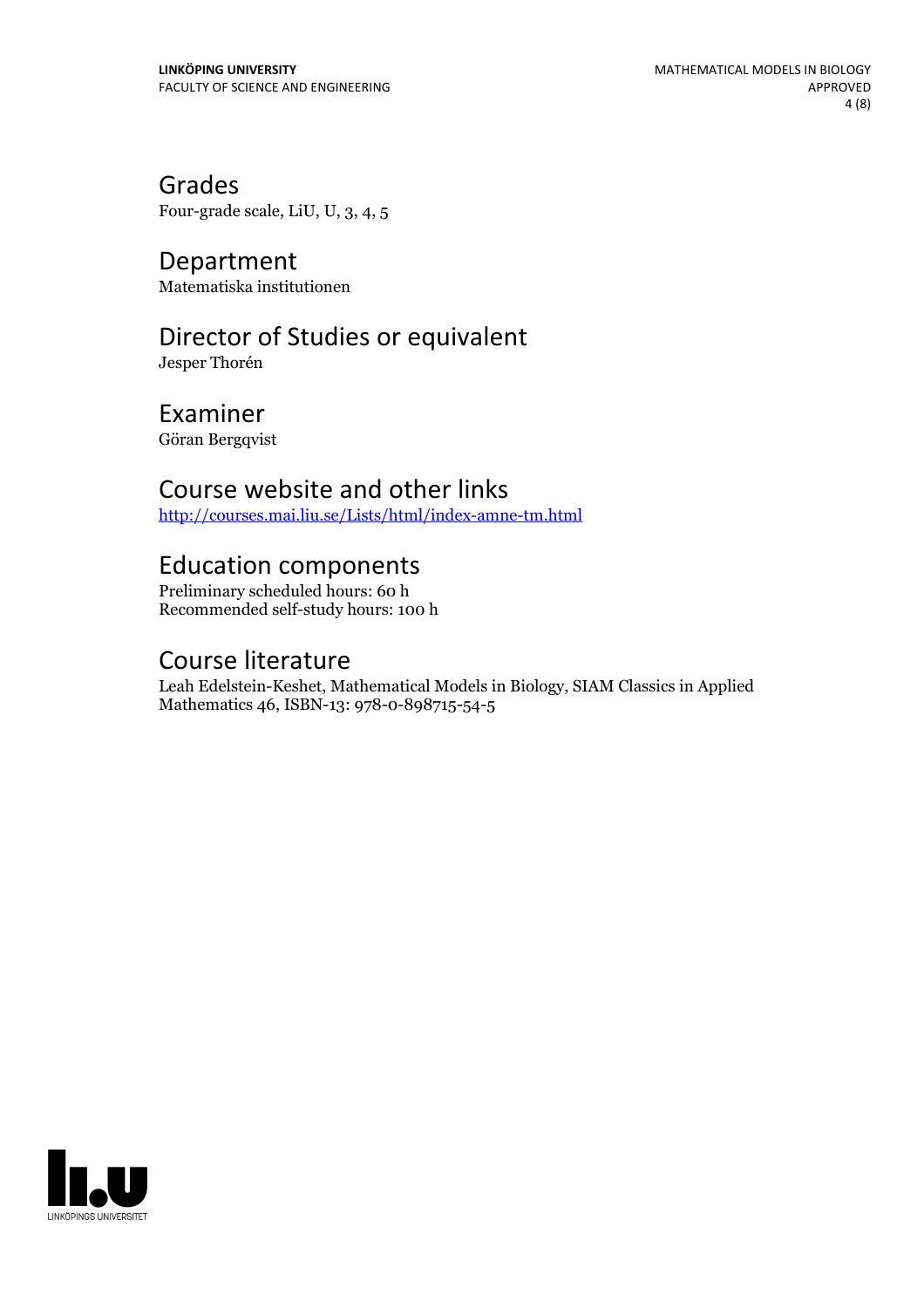# **Common rules**

### **Course syllabus**

A syllabus has been established for each course. The syllabus specifies the aim and contents of the course, and the prior knowledge that a student must have in order to be able to benefit from the course.

### **Timetabling**

Courses are timetabled after a decision has been made for this course concerning its assignment to a timetable module. A central timetable is not drawn up for courses with fewer than five participants. Most project courses do not have a central timetable.

### **Interrupting a course**

The vice-chancellor's decision concerning regulations for registration, deregistration and reporting results (Dnr LiU-2015-01241) states that interruptions in study are to be recorded in Ladok. Thus, all students who do not participate in a course for which they have registered must record the interruption, such that the registration on the course can be removed. Deregistration from <sup>a</sup> course is carried outusing <sup>a</sup> web-based form: www.lith.liu.se/for-studenter/kurskomplettering?l=sv.

### **Cancelled courses**

Courses with few participants (fewer than 10) may be cancelled or organised in a manner that differs from that stated in the course syllabus. The board of studies is to deliberate and decide whether a course is to be cancelled orchanged from the course syllabus.

### **Regulations relatingto examinations and examiners**

Details are given in a decision in the university's rule book: http://styrdokument.liu.se/Regelsamling/VisaBeslut/622678.

### **Forms of examination**

### **Examination**

Written and oral examinations are held at least three times a year: once immediately after the end of the course, once in August, and once (usually) in one of the re-examination periods. Examinations held at other times are to follow a decision of the board of studies.

Principles for examination scheduling for courses that follow the study periods:

courses given in VT1 are examined for the first time in March, with re-

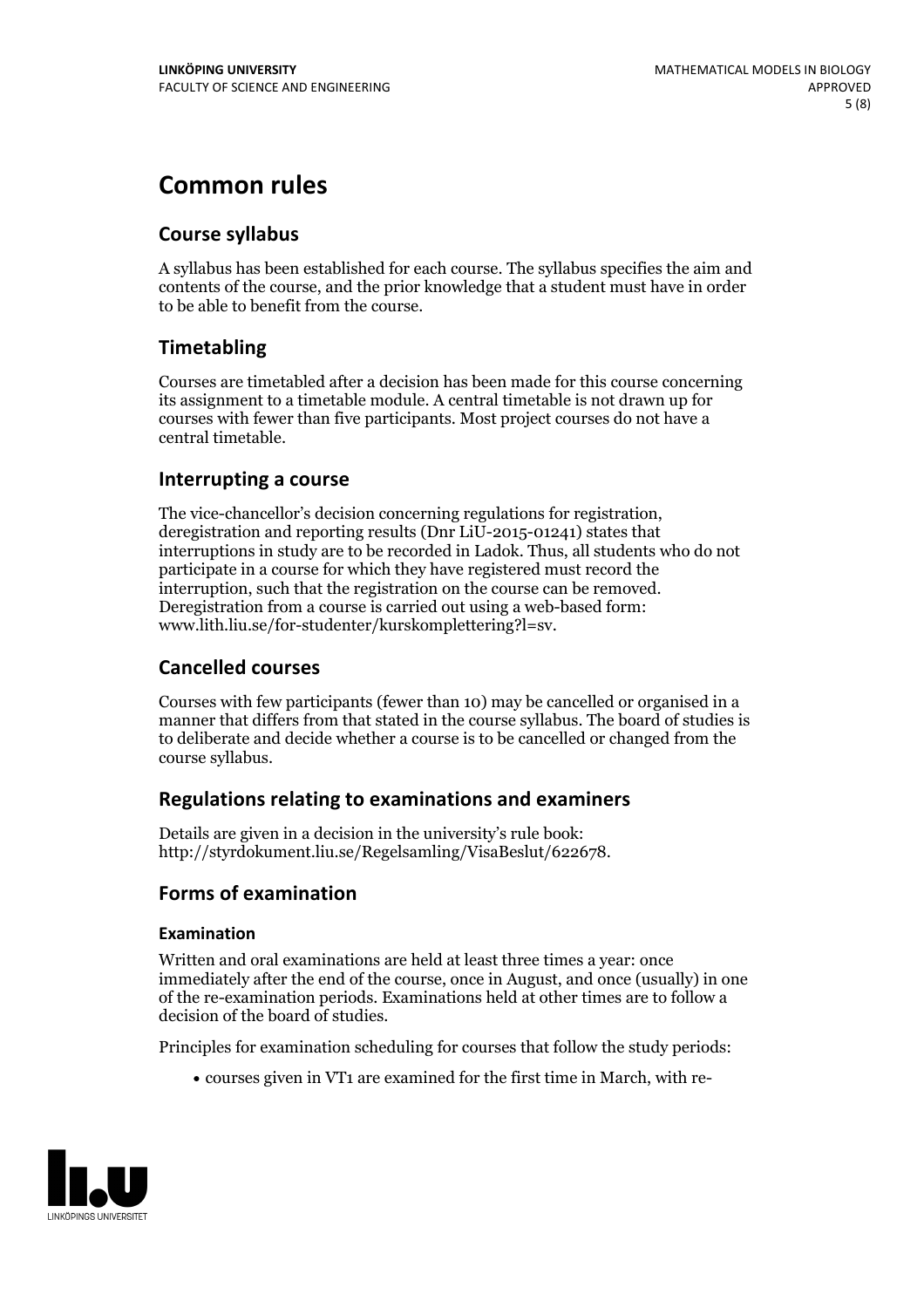examination in June and August

- courses given in VT2 are examined for the first time in May, with re-examination in August and October
- courses given in HT1 are examined for the first time in October, with re-examination in January and August
- courses given in HT2 are examined for the first time in January, with re-examination at Easter and in August.

The examination schedule is based on the structure of timetable modules, but there may be deviations from this, mainly in the case of courses that are studied and examined for several programmes and in lower grades (i.e. 1 and 2).

- Examinations for courses that the board of studies has decided are to be held in alternate years are held only three times during the year in which
- the course is given.<br>• Examinations for courses that are cancelled or rescheduled such that they are not given in one or several years are held three times during the year that immediately follows the course, with examination scheduling that corresponds to the scheduling that was in force before the course was cancelled or rescheduled.<br>• If teaching is no longer given for a course, three examination occurrences
- are held during the immediately subsequent year, while examinations are at the same time held for any replacement course that is given, or alternatively in association with other re-examination opportunities. Furthermore, an examination is held on one further occasion during the next subsequent year, unless the board of studies determines otherwise.<br>• If a course is given during several periods of the year (for programmes, or
- on different occasions for different programmes) the board orboards of studies determine together the scheduling and frequency of re-examination occasions.

#### **Registration for examination**

In order to take an examination, a student must register in advance at the Student Portal during the registration period, which opens 30 days before the date of the examination and closes 10 days before it. Candidates are informed of the location of the examination by email, four days in advance. Students who have not registered for an examination run the risk of being refused admittance to the examination, if space is not available.

Symbols used in the examination registration system:

- \*\* denotes that the examination is being given for the penultimate time.
- \* denotes that the examination is being given for the last time.

#### **Code of conduct for students during examinations**

Details are given in a decision in the university's rule book: http://styrdokument.liu.se/Regelsamling/VisaBeslut/622682.

#### **Retakes for higher grade**

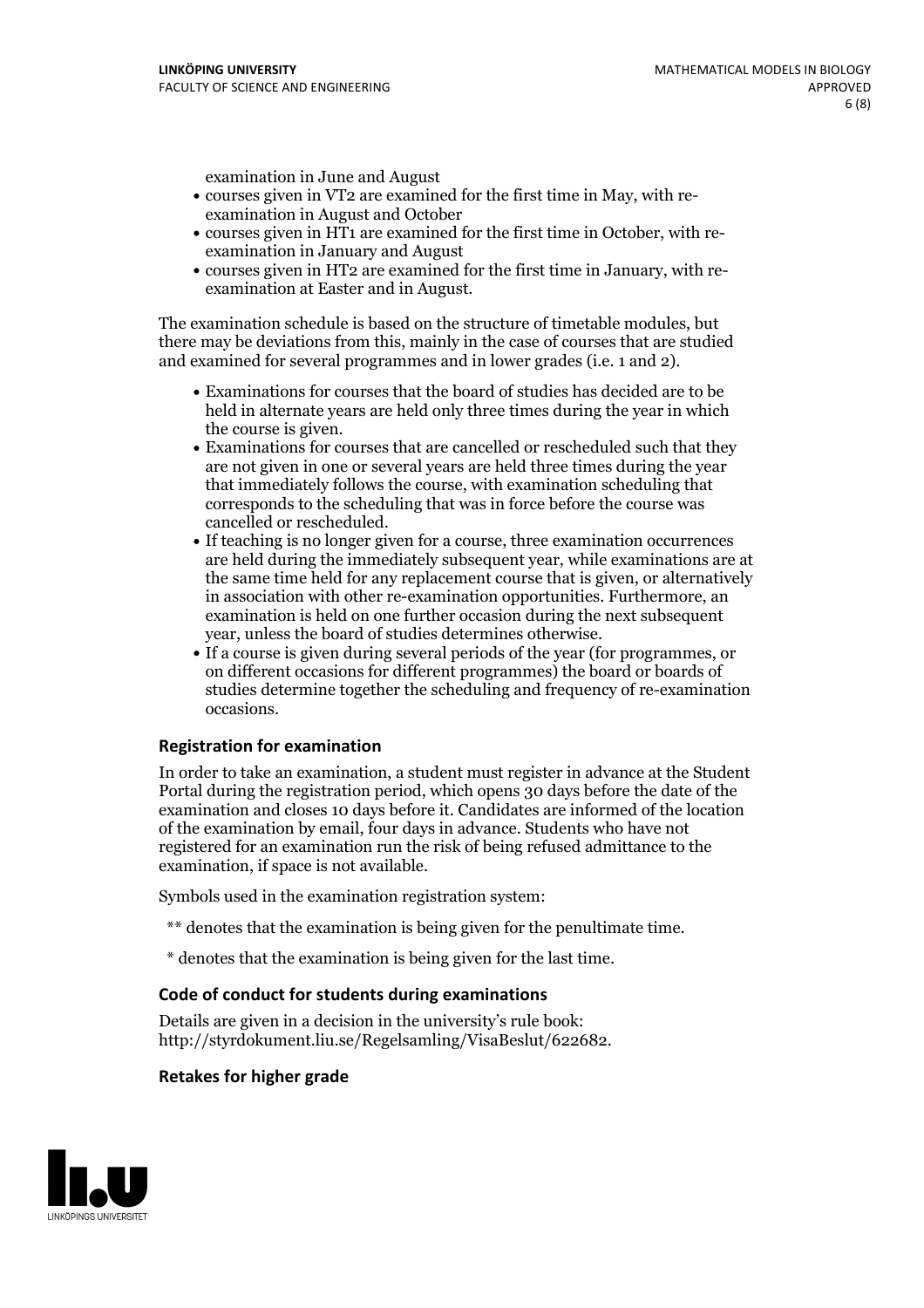Students at the Institute of Technology at LiU have the right to retake written examinations and computer-based examinations in an attempt to achieve a higher grade. This is valid for all examination components with code "TEN" and "DAT". The same right may not be exercised for other examination components, unless otherwise specified in the course syllabus.

### **Retakes of other forms of examination**

Regulations concerning retakes of other forms of examination than written examinations and computer-based examinations are given in the LiU regulations for examinations and examiners, http://styrdokument.liu.se/Regelsamling/VisaBeslut/622678.

#### **Plagiarism**

For examinations that involve the writing of reports, in cases in which it can be assumed that the student has had access to other sources (such as during project work, writing essays, etc.), the material submitted must be prepared in accordance with principles for acceptable practice when referring to sources (references or quotations for which the source is specified) when the text, images, ideas, data, etc. of other people are used. It is also to be made clear whether the author has reused his or her own text, images, ideas, data, etc. from previous examinations.

A failure to specify such sources may be regarded as attempted deception during examination.

#### **Attempts to cheat**

In the event of <sup>a</sup> suspected attempt by <sup>a</sup> student to cheat during an examination, or when study performance is to be assessed as specified in Chapter <sup>10</sup> of the Higher Education Ordinance, the examiner is to report this to the disciplinary board of the university. Possible consequences for the student are suspension from study and a formal warning. More information is available at https://www.student.liu.se/studenttjanster/lagar-regler-rattigheter?l=sv.

#### **Grades**

The grades that are preferably to be used are Fail (U), Pass (3), Pass not without distinction  $(4)$  and Pass with distinction  $(5)$ . Courses under the auspices of the faculty board of the Faculty of Science and Engineering (Institute of Technology) are to be given special attention in this regard.

- 1. Grades U, 3, 4, 5 are to be awarded for courses that have written
- examinations. 2. Grades Fail (U) and Pass (G) may be awarded for courses with <sup>a</sup> large degree of practical components such as laboratory work, project work and group work.

#### **Examination components**

- 
- 1. Grades U, 3, 4, <sup>5</sup> are to be awarded for written examinations (TEN). 2. Grades Fail (U) and Pass (G) are to be used for undergraduate projects and other independent work.